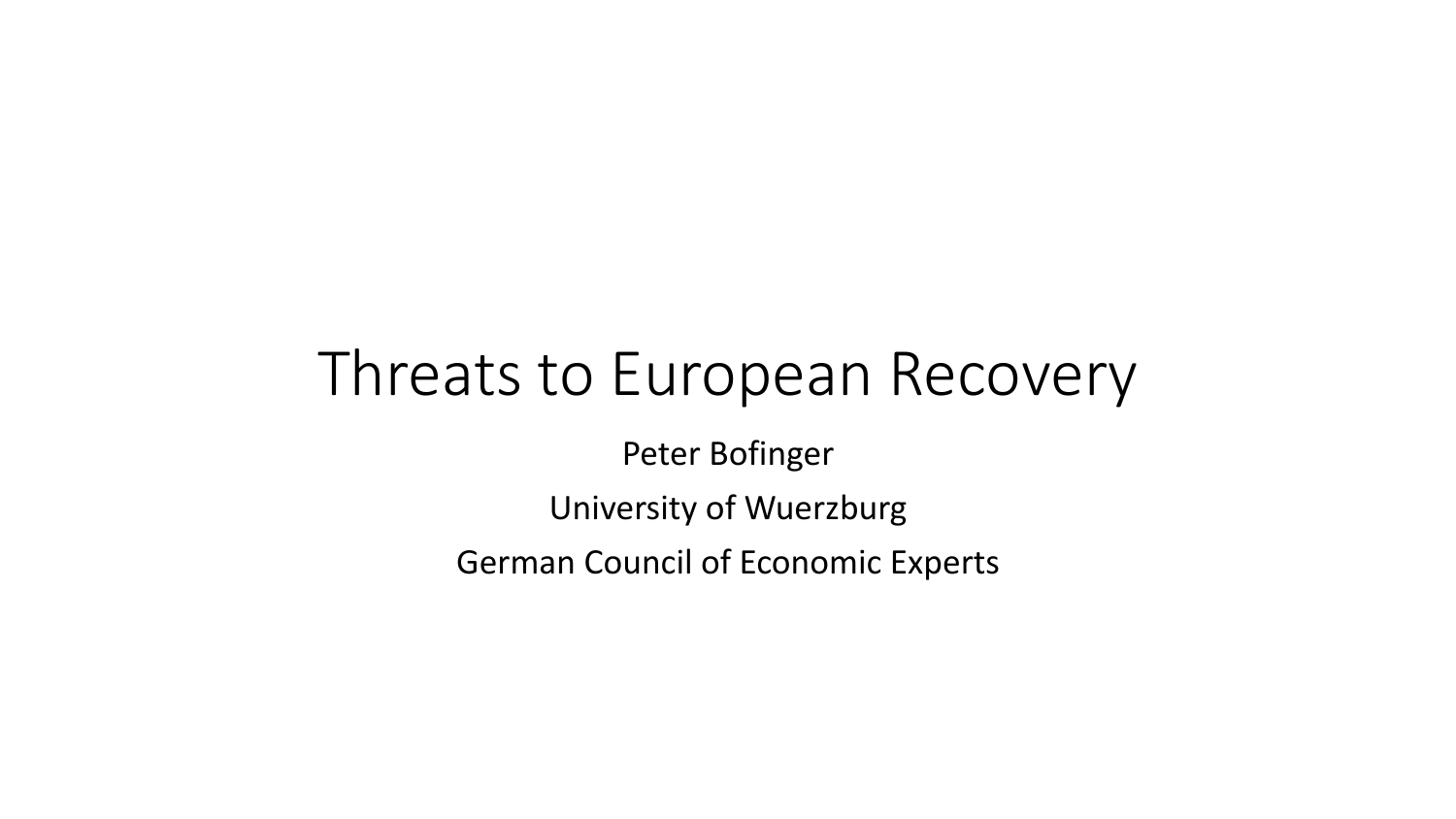The German therapy for growth

- Consolidation
- "Structural reforms"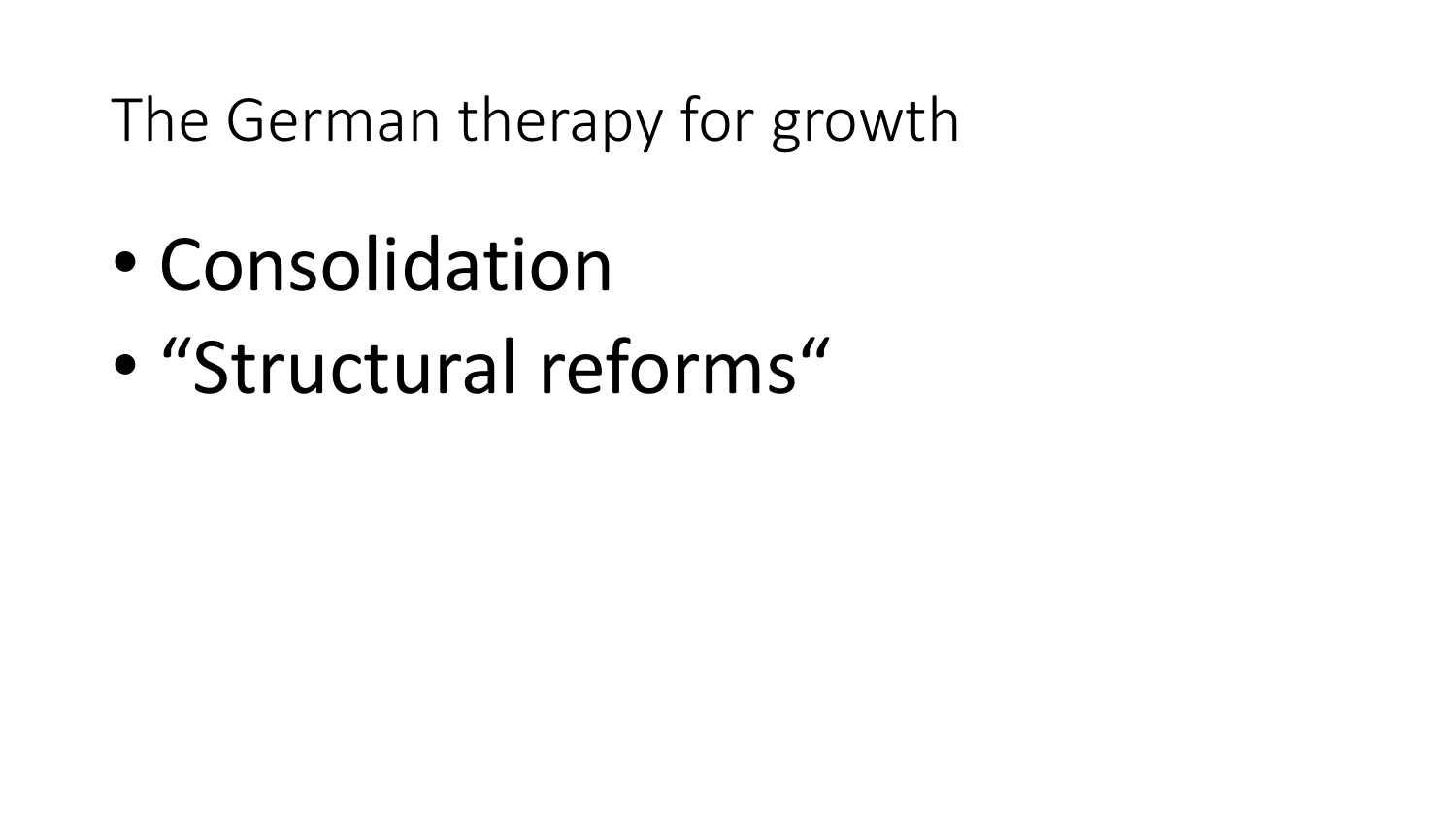# The German contribution to growth

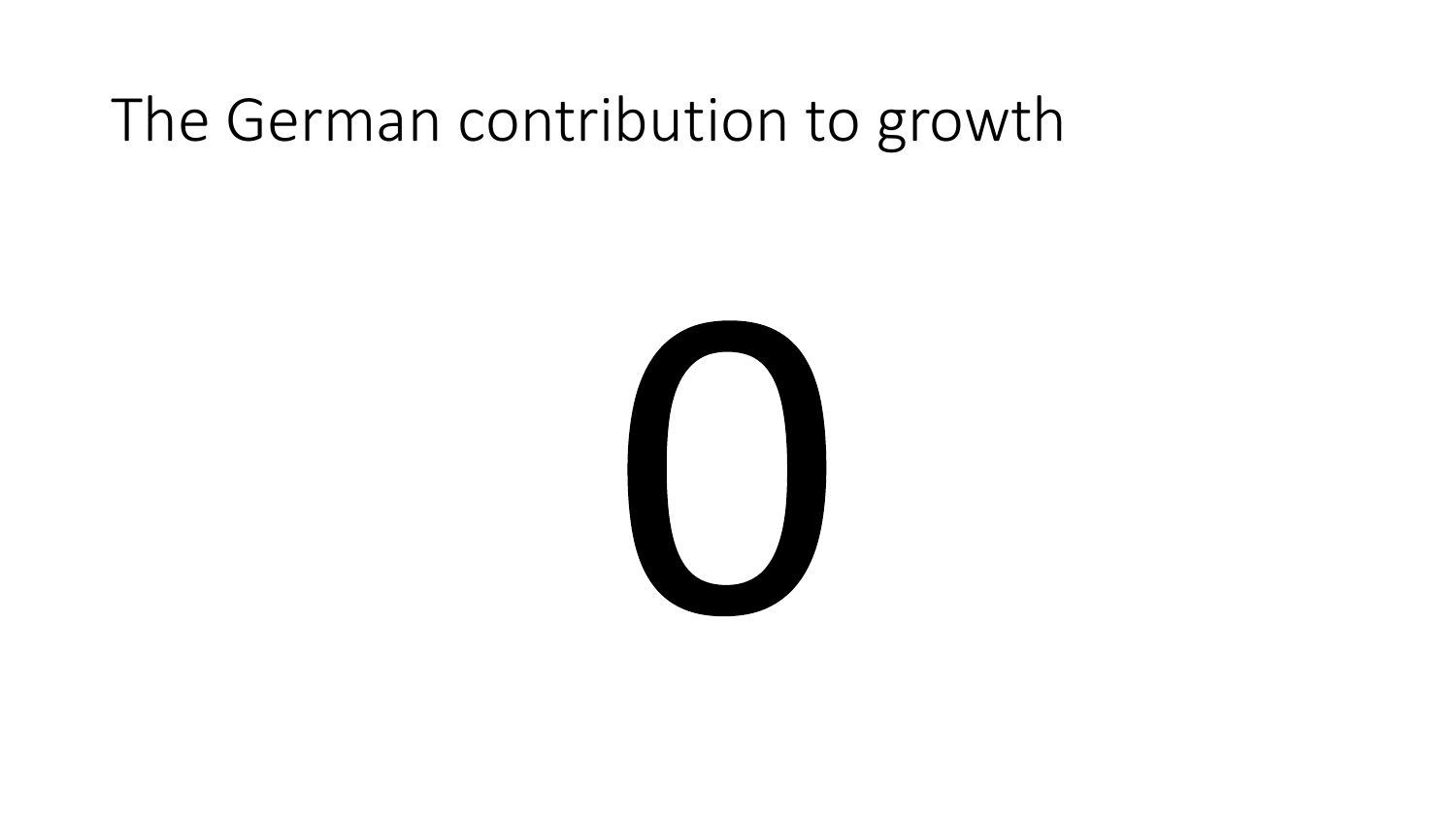# What has happened to the Euro Area?

 2000 2001 2002 2003 2004 2005 2006 2007 2008 2009 2010 2011 2012 2013 2014 Gross Domestic Product (1999=100) -Japan - United Kingdom - United States - Euro Area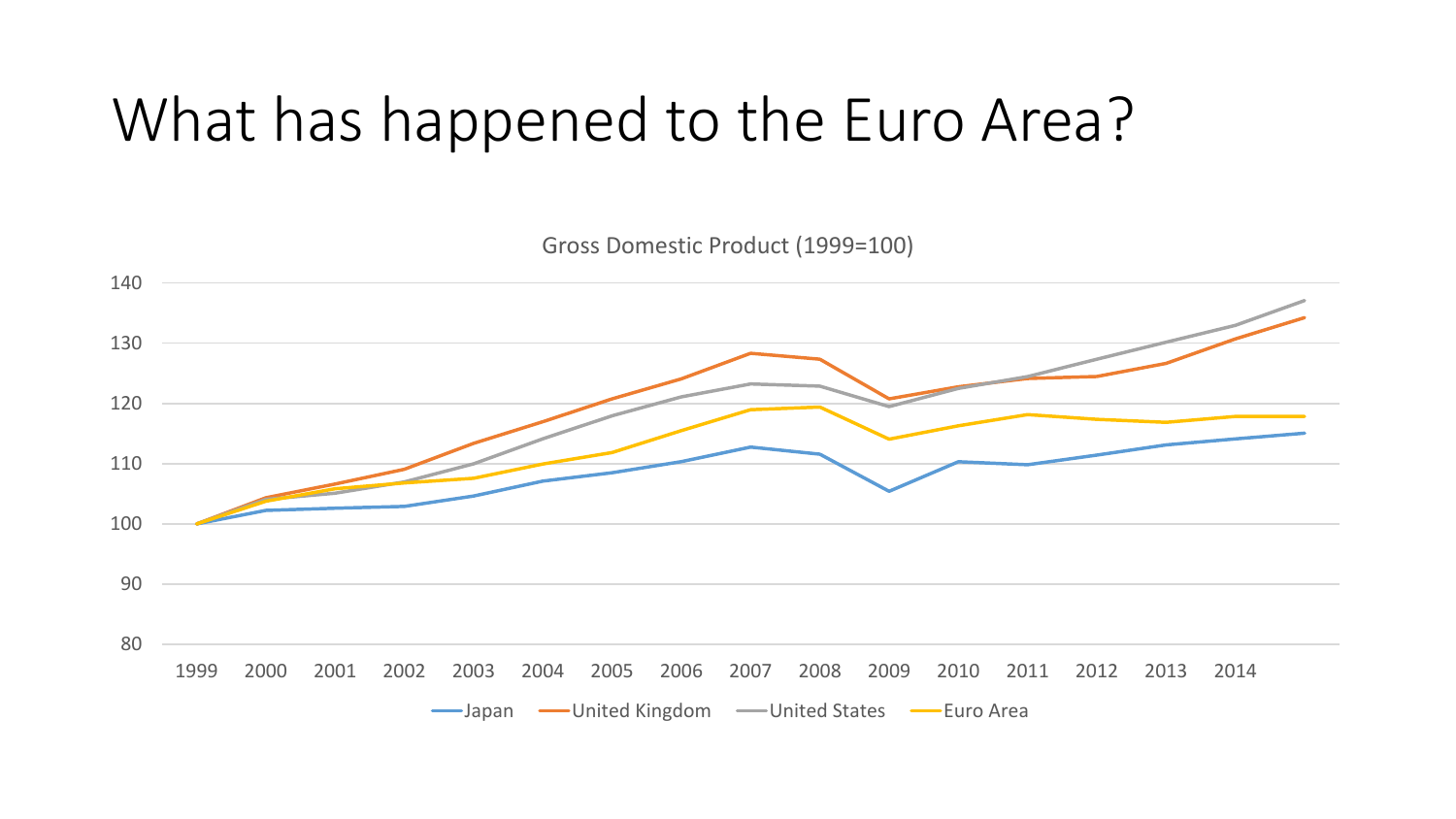# Insufficient fiscal stimulus

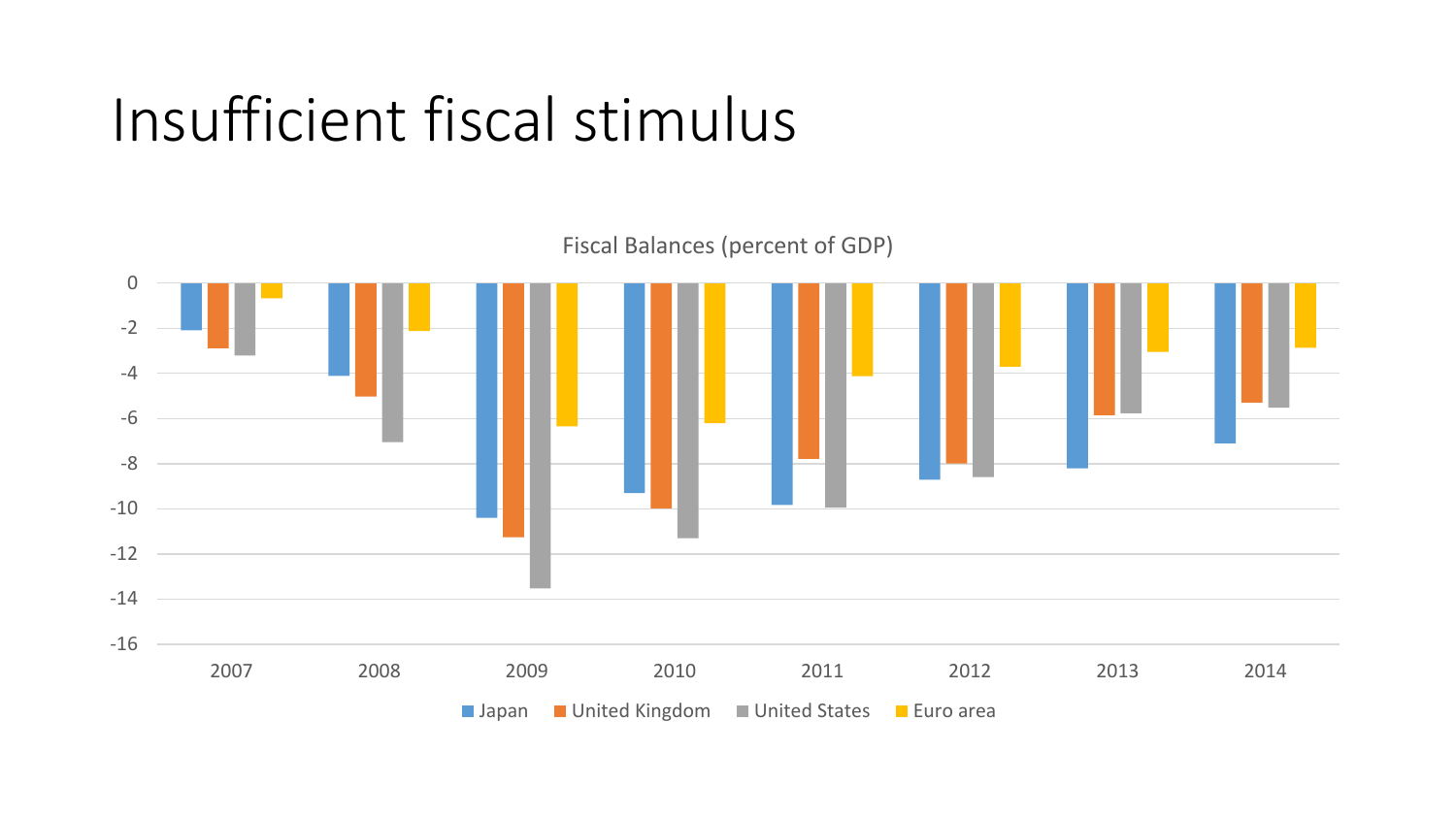# Deleveraging with and without fiscal support

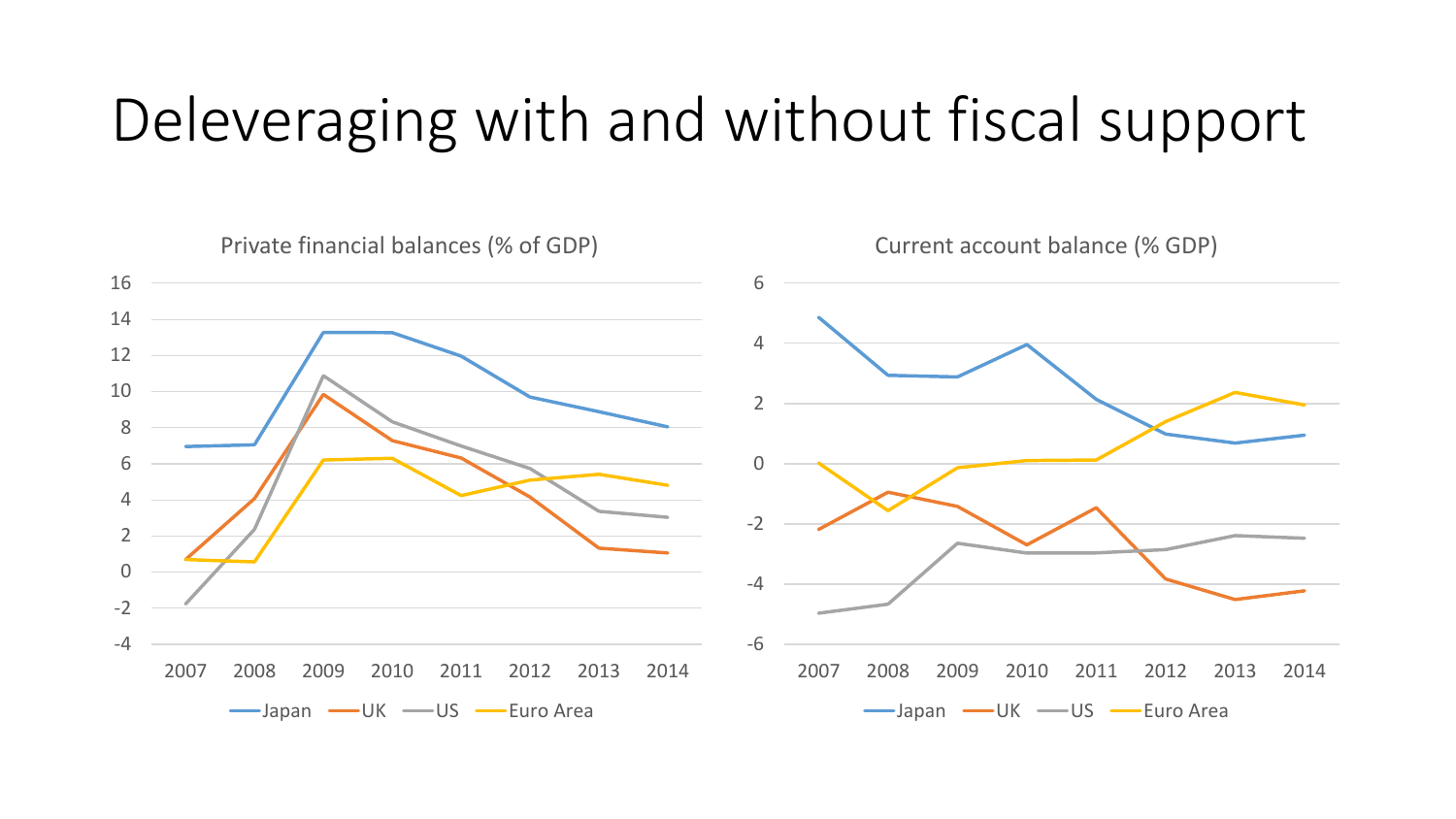#### Delayed monetary policy response

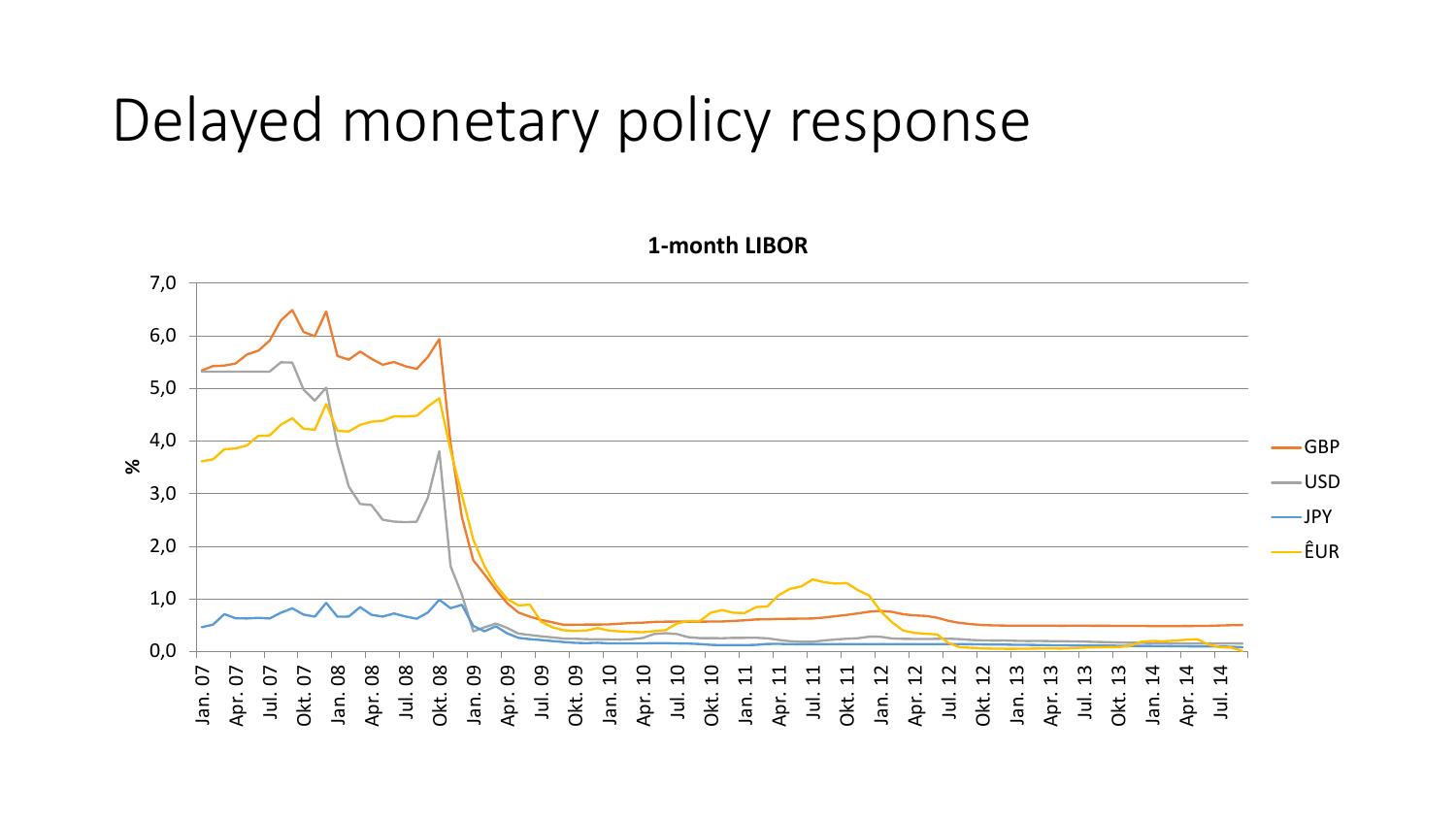# Insufficient QE

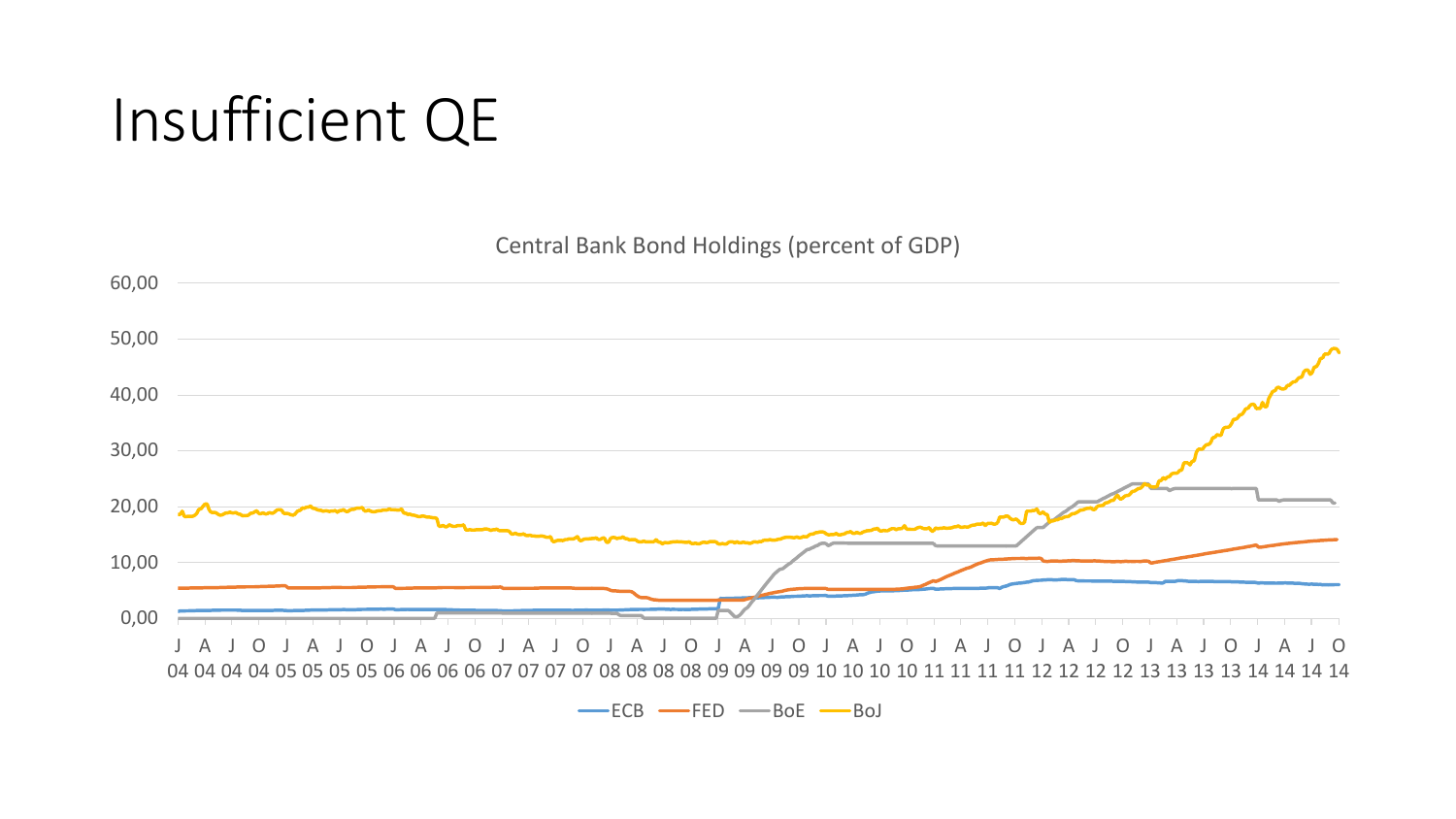#### Situation has stabilized in 2014





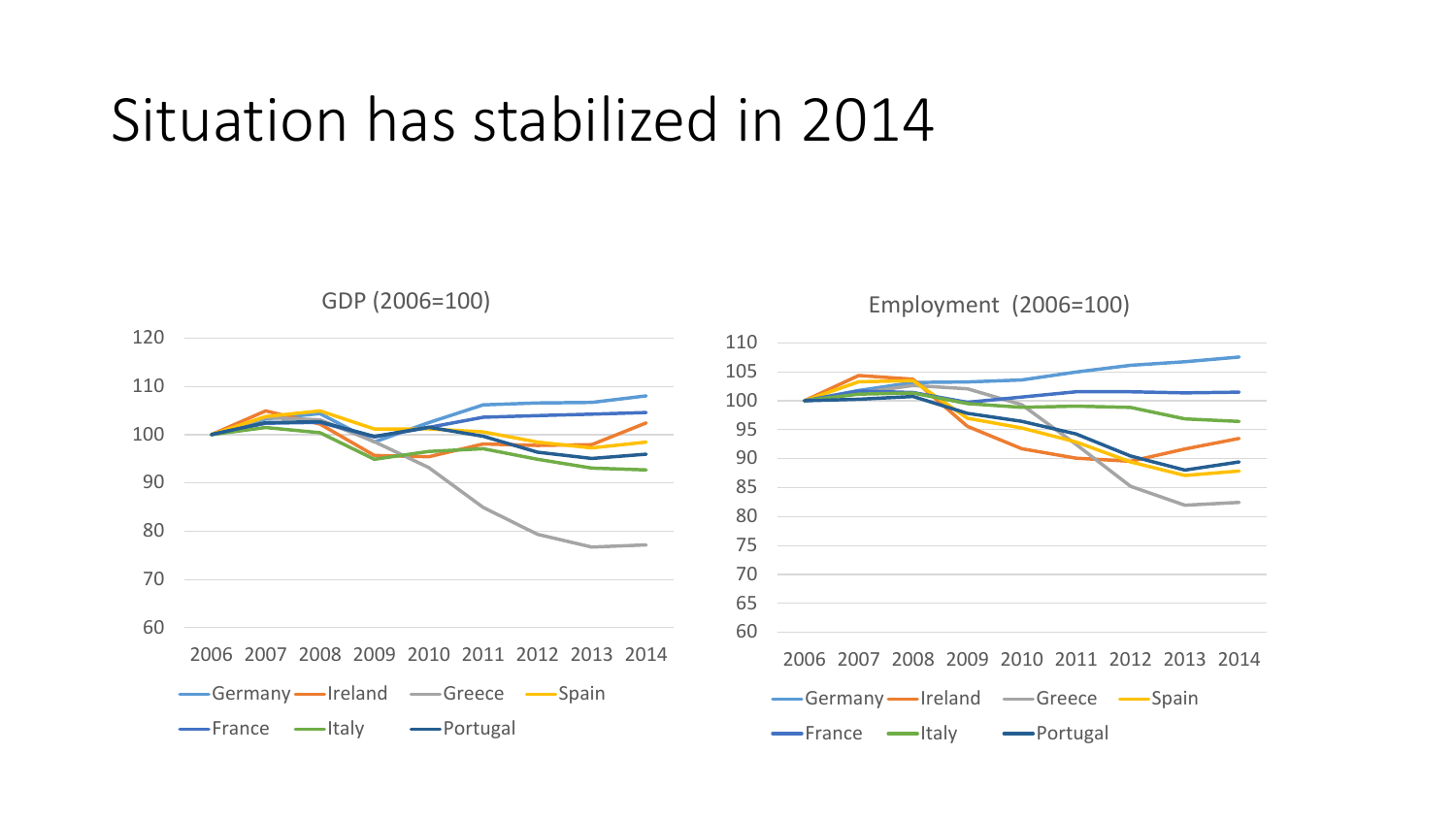# Signs of hope: speed-limits for consolidation

-6 -5 -4 -3 -2 -1 0 1 2 3 4 Ireland Greece Spain France Italy Portugal Euro area

■ 2013 ■ 2014 ■ 2015

Structural fiscal balances (% of GDP)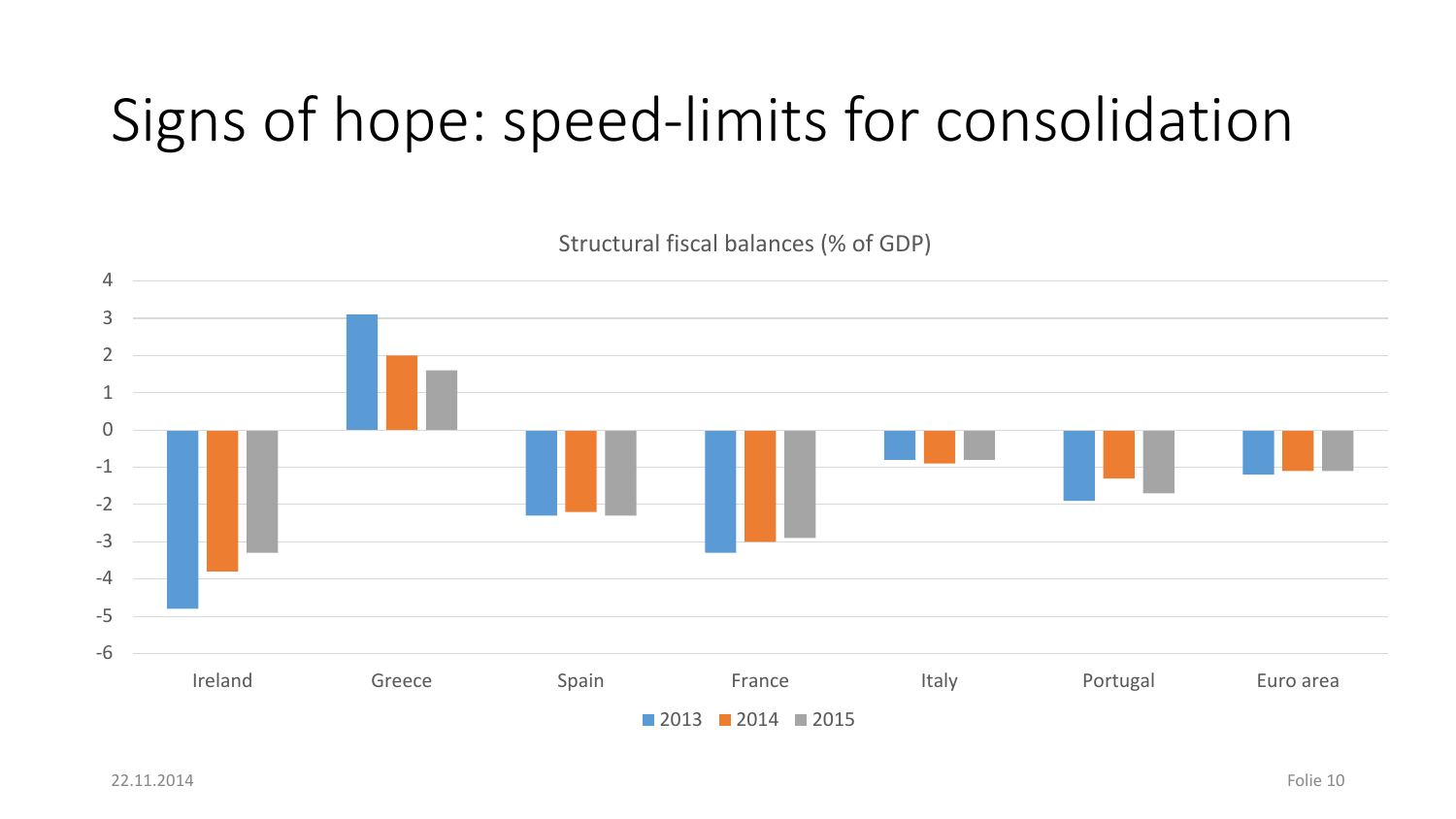# Signs of hope: Depreciation of the Euro

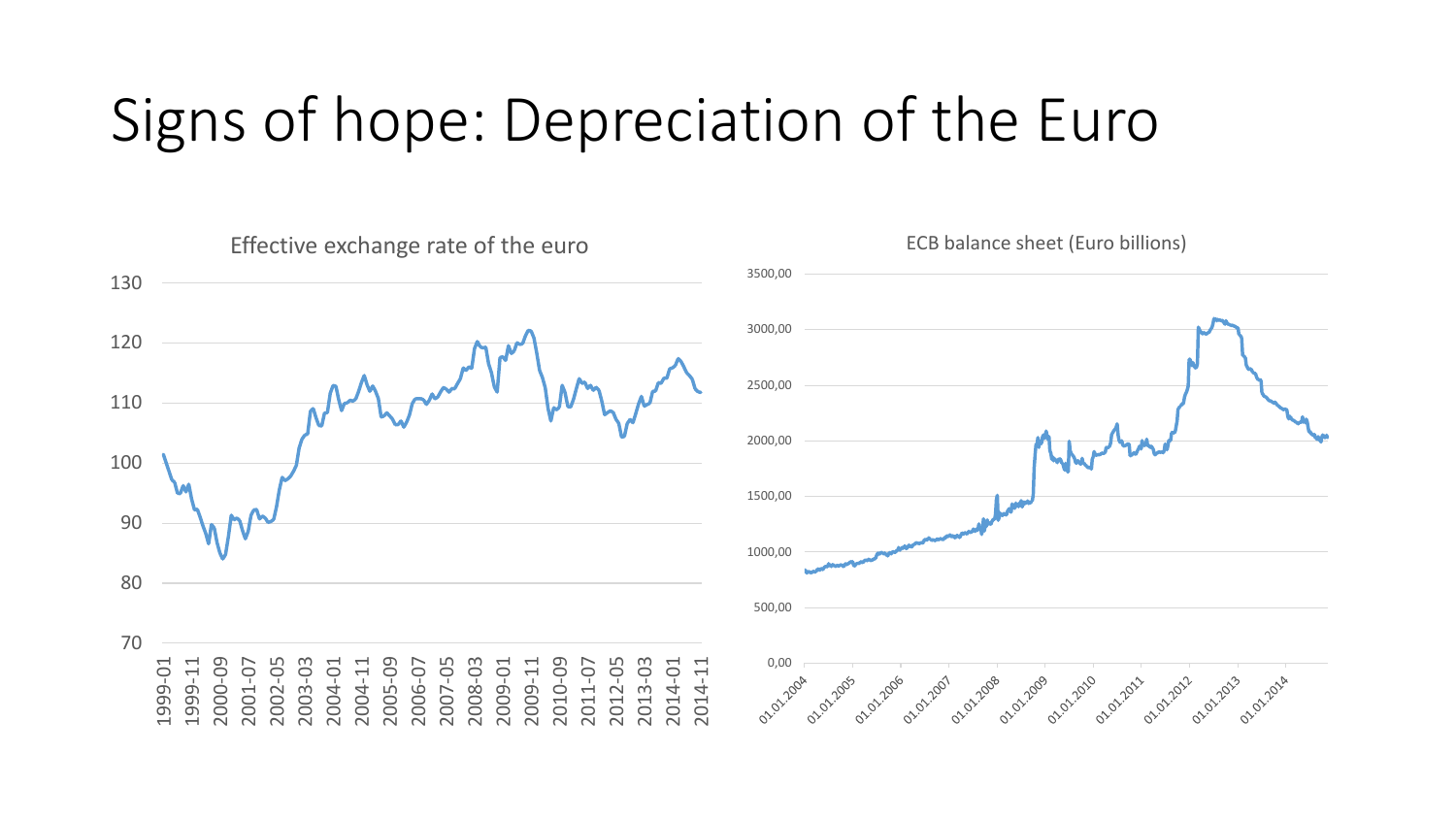#### Unemployment and public debt remain very high



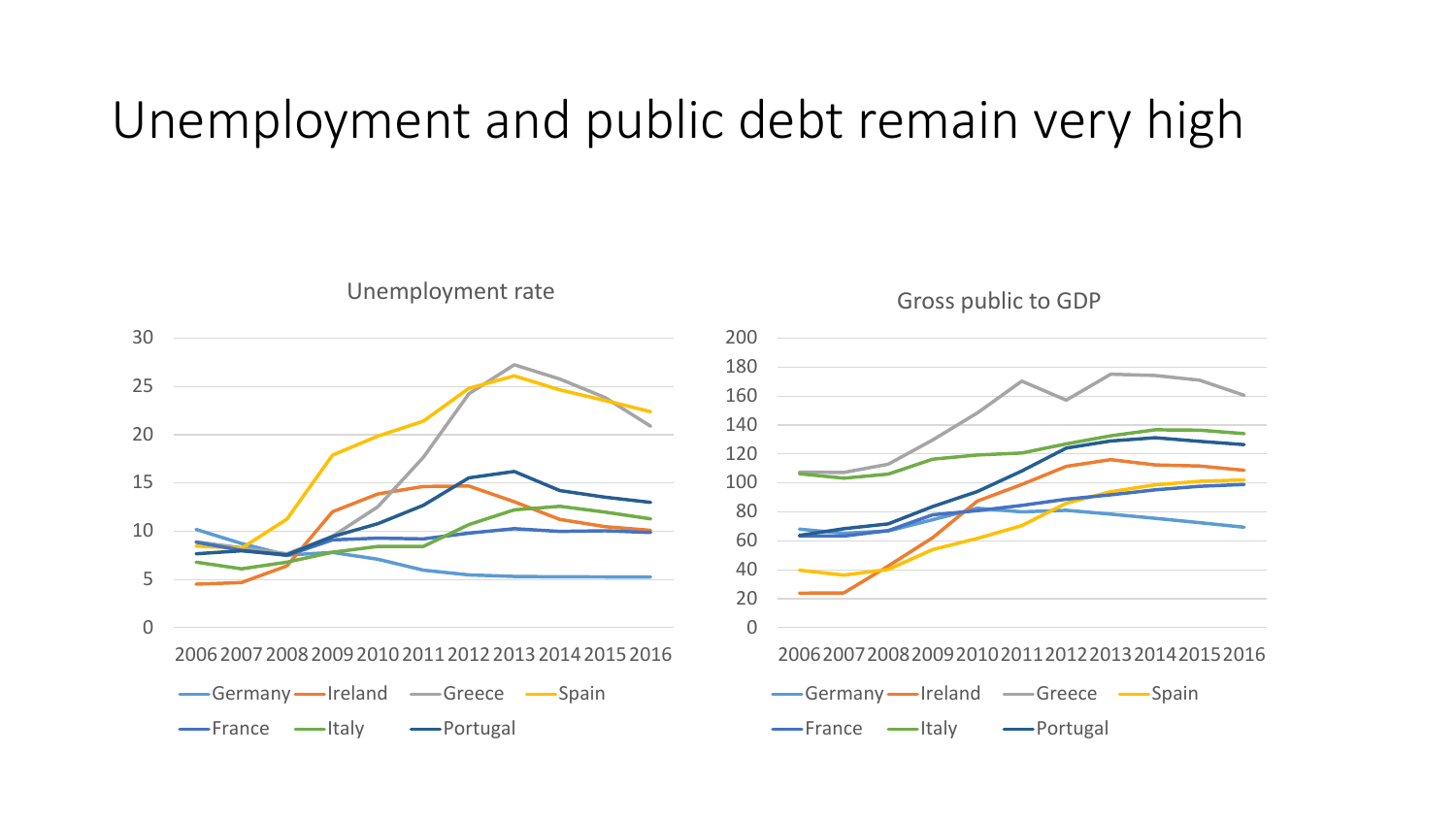#### How important are structural reforms?

|           | <b>Employment</b><br>protection<br><b>Regular</b><br>employment | Employment<br><b>Protection</b><br>Temporary<br>Employment | Replacement<br>Rate<br><b>Unemployment</b> | Coverage<br>Collective<br>agrrements | <b>Tax Wedge</b> | <b>GCI</b><br><b>Labour Market</b><br><b>Efficency</b> | <b>EFoW</b><br>Labour<br><b>Market</b><br>Regulation |
|-----------|-----------------------------------------------------------------|------------------------------------------------------------|--------------------------------------------|--------------------------------------|------------------|--------------------------------------------------------|------------------------------------------------------|
| <b>US</b> | 2                                                               | 2                                                          | 23                                         | $\overline{2}$                       | 10               |                                                        |                                                      |
| UK        | $\overline{4}$                                                  | 3                                                          | 12                                         | 6                                    | 11               | 5                                                      | $5\overline{)}$                                      |
| Spain     | 16                                                              | 30                                                         | 31                                         | 21                                   | 22               | 24                                                     | 21                                                   |
| Greece    | 20                                                              | 28                                                         | 28                                         | 15                                   | 25               | 26                                                     | 25                                                   |
| Germany   | 34                                                              | 13                                                         | 21                                         | 14                                   | 35               | 19                                                     | 27                                                   |
| Italy     | 30                                                              | 27                                                         | 11                                         | 18                                   | 30               | 27                                                     | 14                                                   |
| France    | 31                                                              | 32                                                         | 36                                         | 22                                   | 31               | 25                                                     | 16                                                   |

#### Sources: OECD, Global Competiveness Report, Economic Freedom of the World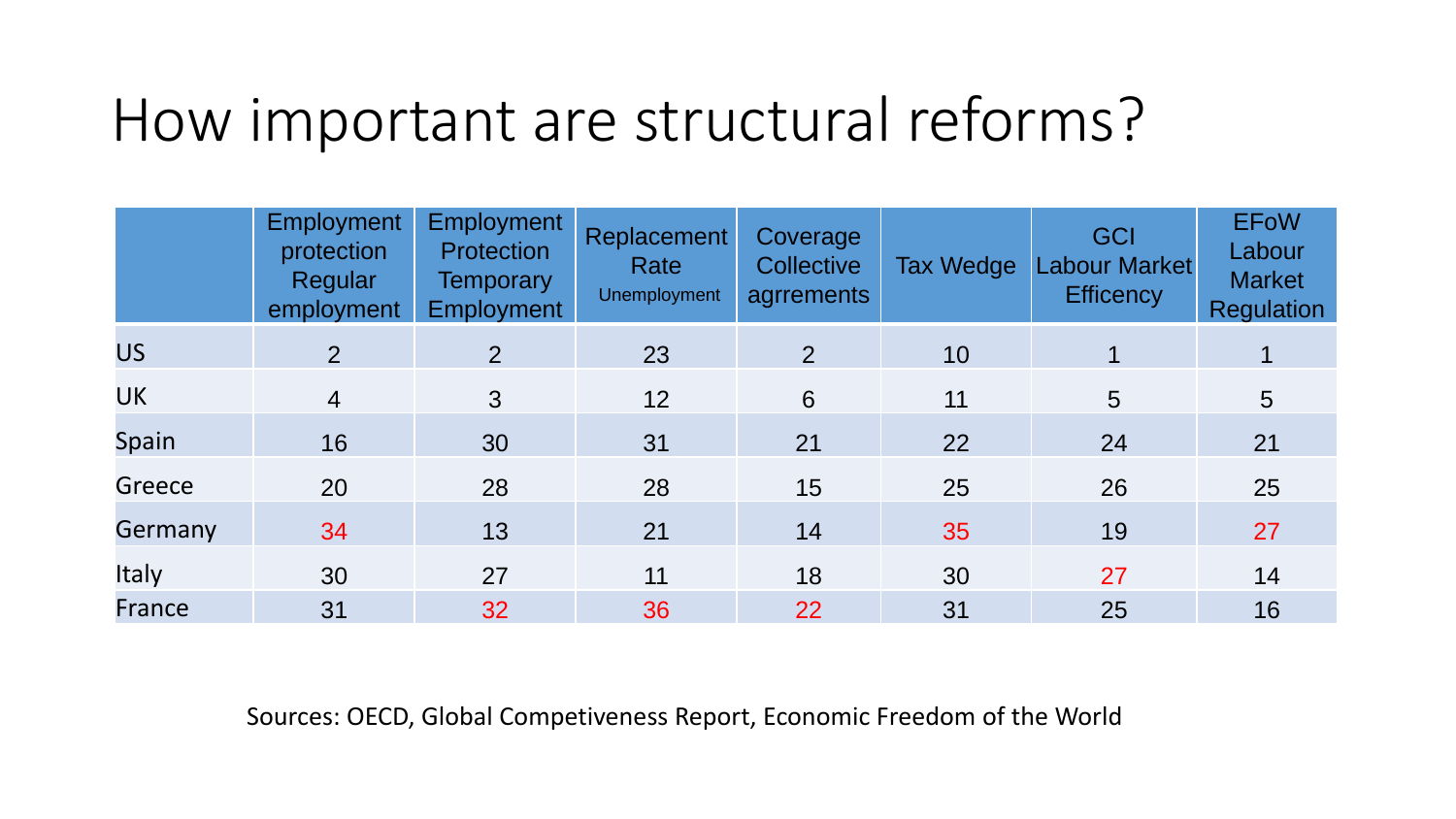#### How bad is France?

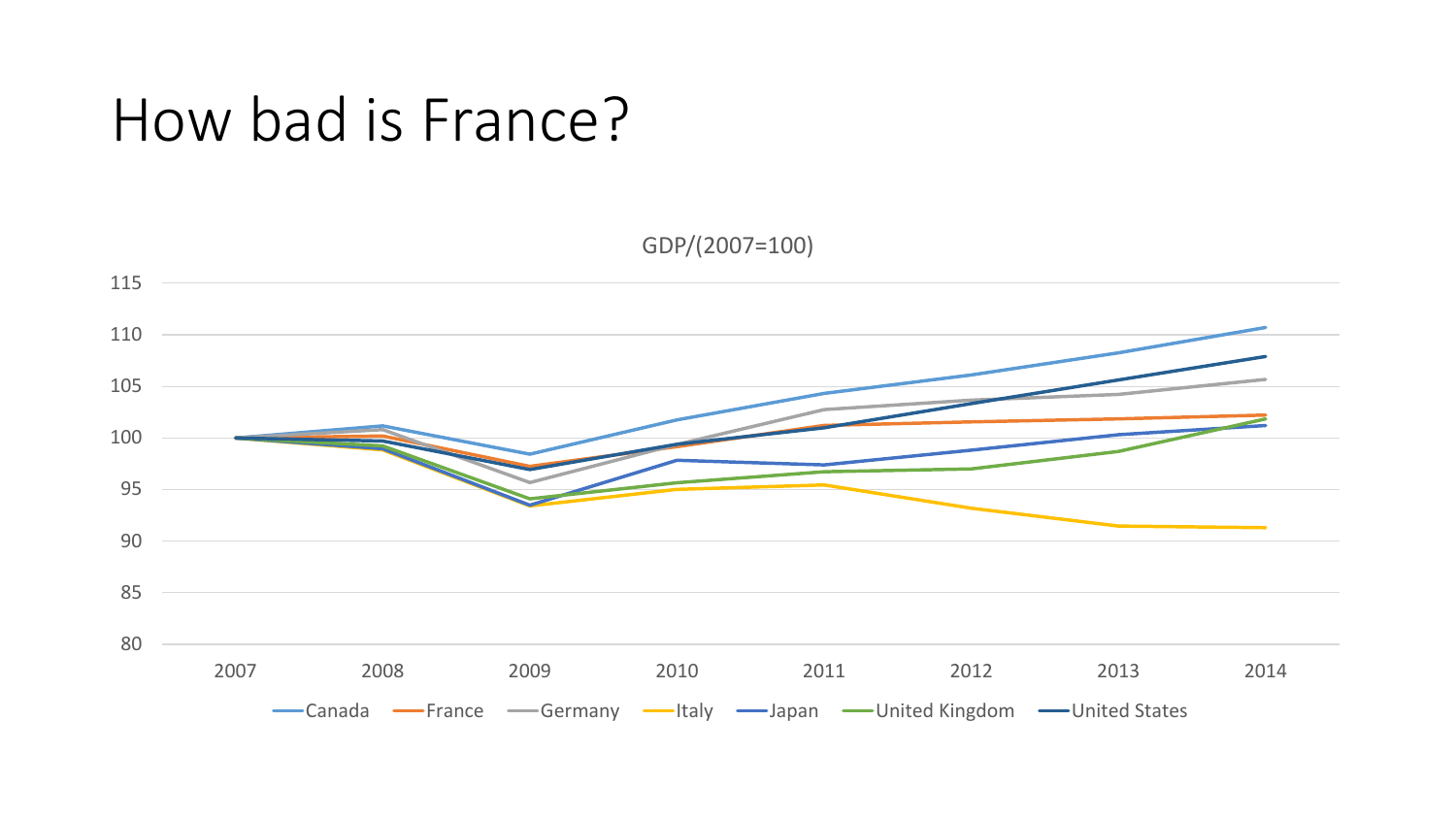# The German approach: a model for Europe?

- "Hartz reforms did not play a decisive role"
- "Evolution of Germany's per unit labour costs (…) has played an important role"
- Christian Dustmann, Bernd Fitzenberger, Uta Schönberg, and Alexandra Spitz-Oener (2014), From Sick Man of Europe to Economic Superstar: Germany's Resurgent Economy. Journal of Economic Perspectives—Volume 28, Number 1— Winter 2014—Pages 167–188

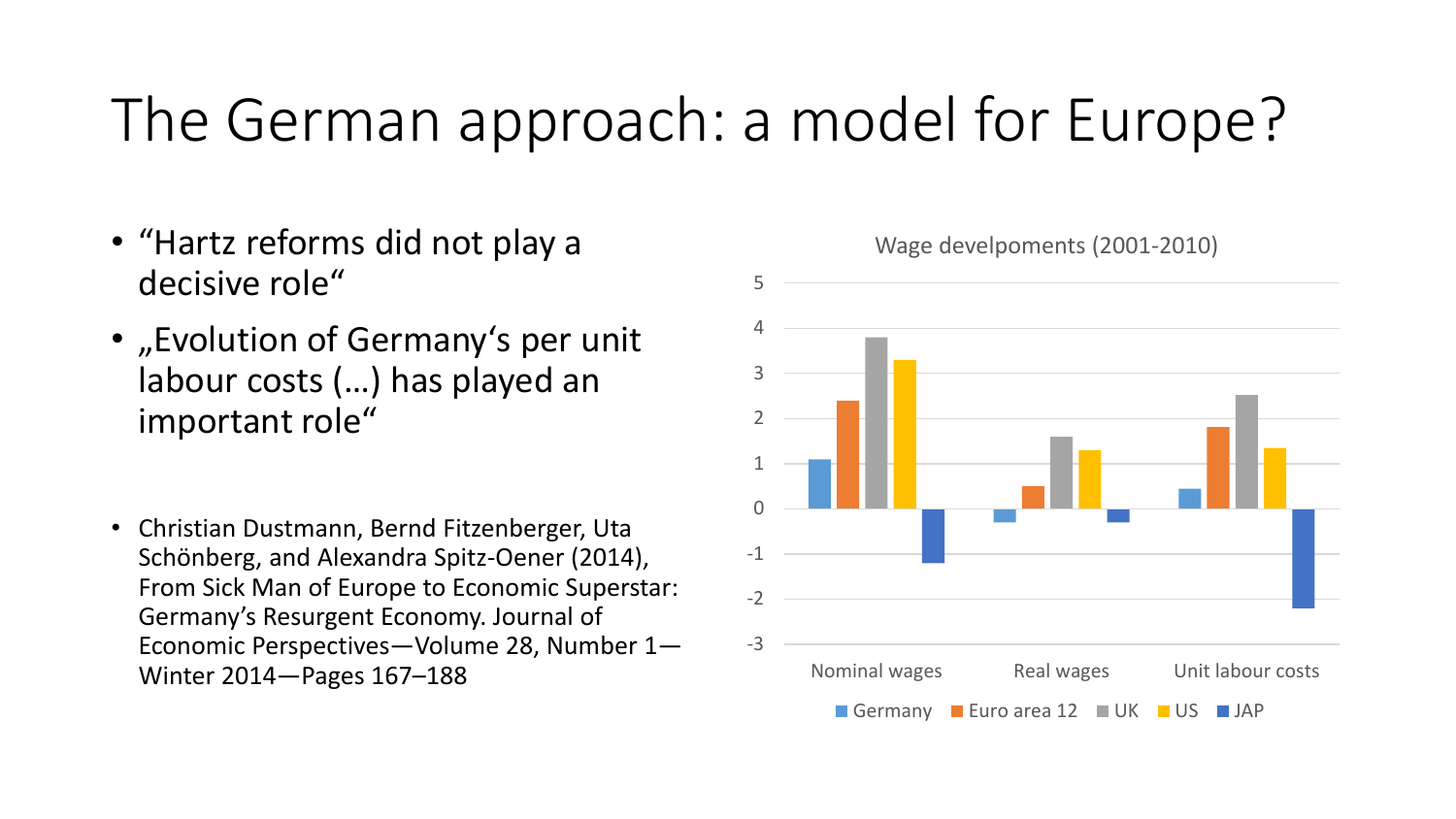# Problem of insufficient investment

Net investment (percent of GDP) 20 15 10 5 0 -5 -10 -15 -20 Greece port st Slovenia Portugal Finland Ireland central Germany Relands Spain deleturn edublic ringdom united states Suteden P **Kall** slovak Republic

1998/2000 2013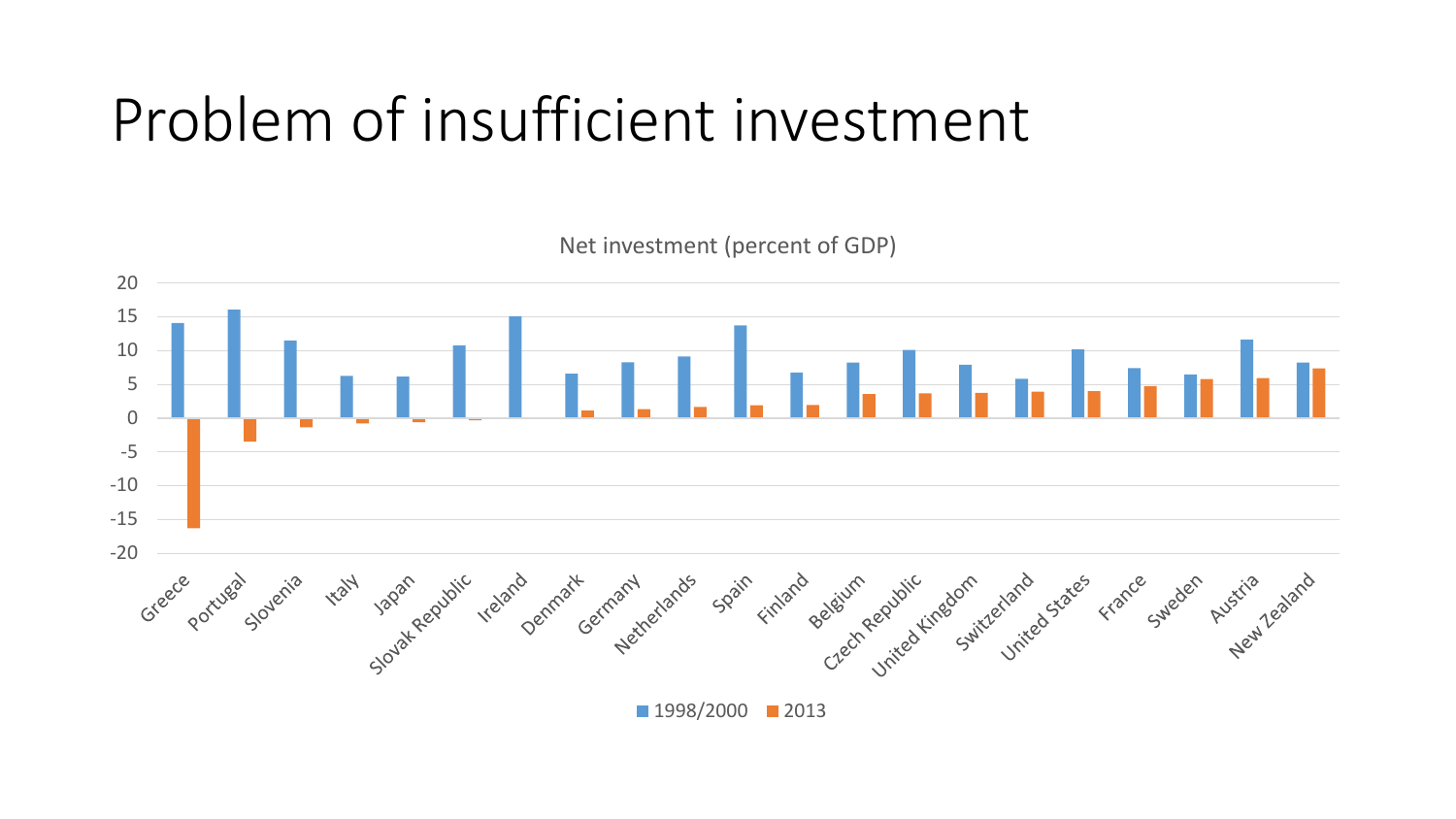# Problem of insufficient R&D spending